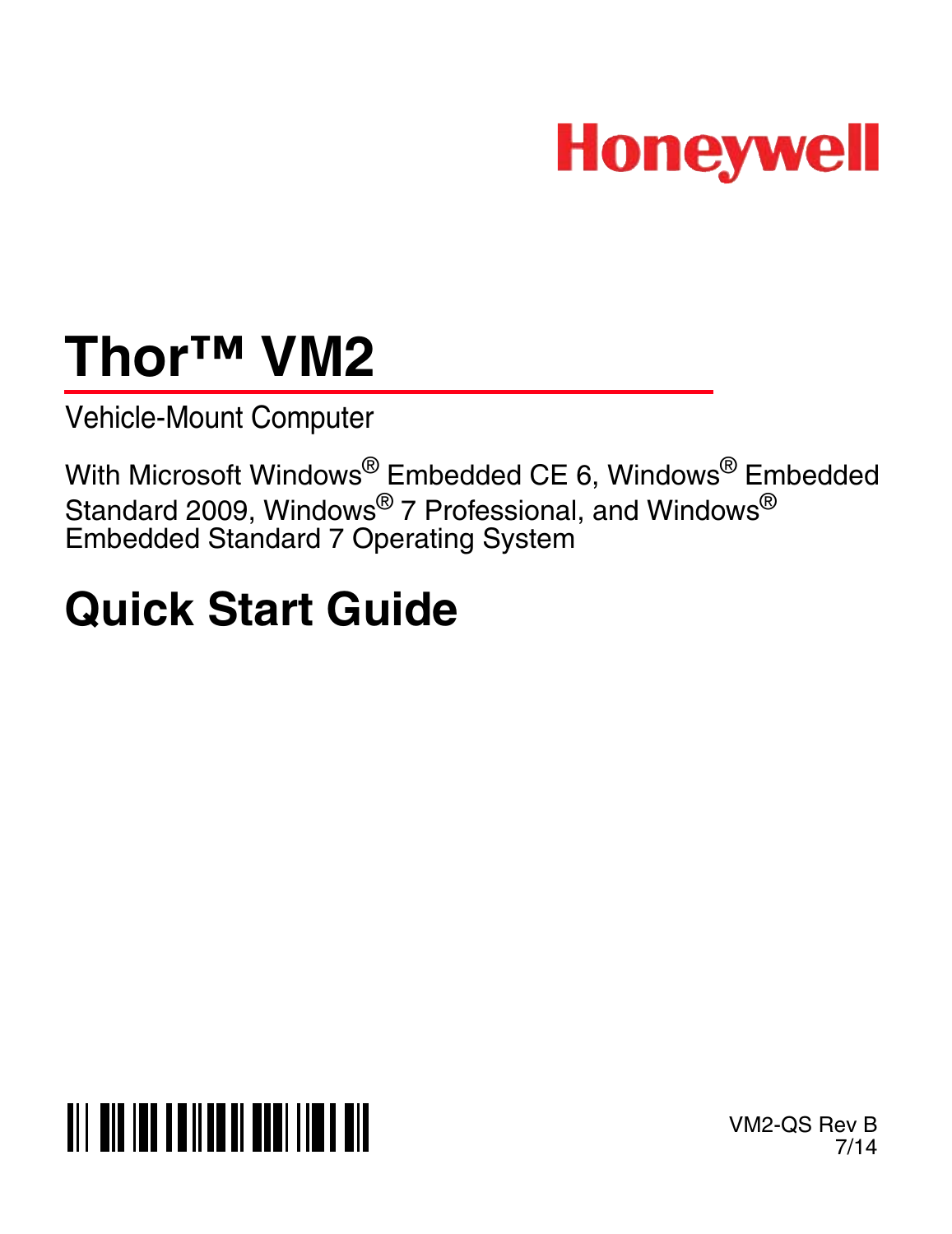The Thor VM2 can be connected to vehicle power as follows:

- Direct power connection (12-48VDC vehicles). See **Connecting the Power Cable**, below.
- Replace a previously installed VX6/VX6 or Thor VX8/VX9 with an adapter cable. See **Adapter Cables**, below.
- High voltage forklifts (over 60V). Refer to the "DC/DC Power Supply Installation Instructions," available at [www.honeywellaidc.com.](http://www.honeywellaidc.com)

## *Connecting the Power Cable*

The following power option is for 12-48VDC vehicles (10-60VDC direct connection).



*CAUTION - For installation by trained service personnel only.*

#### **Fuse Requirements** !

*WARNING - For proper and safe installation, the input power cable must be connected to a fused circuit on the vehicle. If the supply connection is made directly to the battery, the fuse should be installed in the positive lead within 5 inches of the battery's positive (+) terminal. The fused circuit requires a maximum time delay (slow blow) fuse with a current rating as noted below.*

- For **12VDC** input, use a 10A slow blow fuse that has a DC voltage rating greater than 12VDC.
- For **24VDC** input, use a 6A slow blow fuse that has a DC voltage rating greater than 24VDC.
- For **36VDC** input, use a 4A slow blow fuse that has a DC voltage rating greater than 36VDC.
- For **48VDC** input, use a 3A slow blow fuse that has a DC voltage rating greater than 48VDC.

*Note: For North America, a UL Listed fuse must be used.*

• Route the power cable away from the outside of the forklift.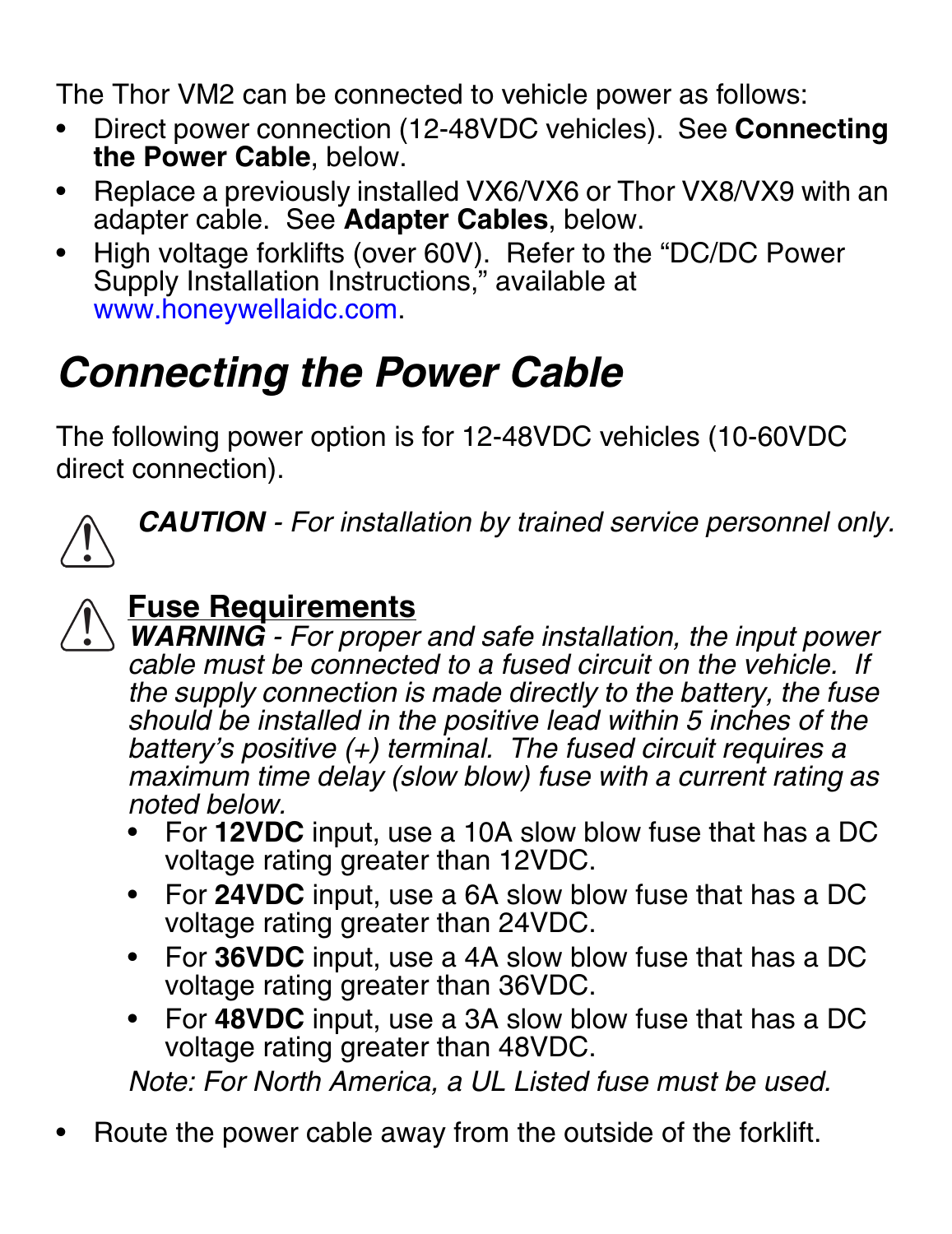- Choose a mounting location so that the power cable does not extend outside the vehicle and that provides sufficient clearance so that the power cable (especially the dock connector end) is not pressed against part of the vehicle.
- Regularly inspect power cable for damage, especially in low temperature environments.





### *Power Cable Information*

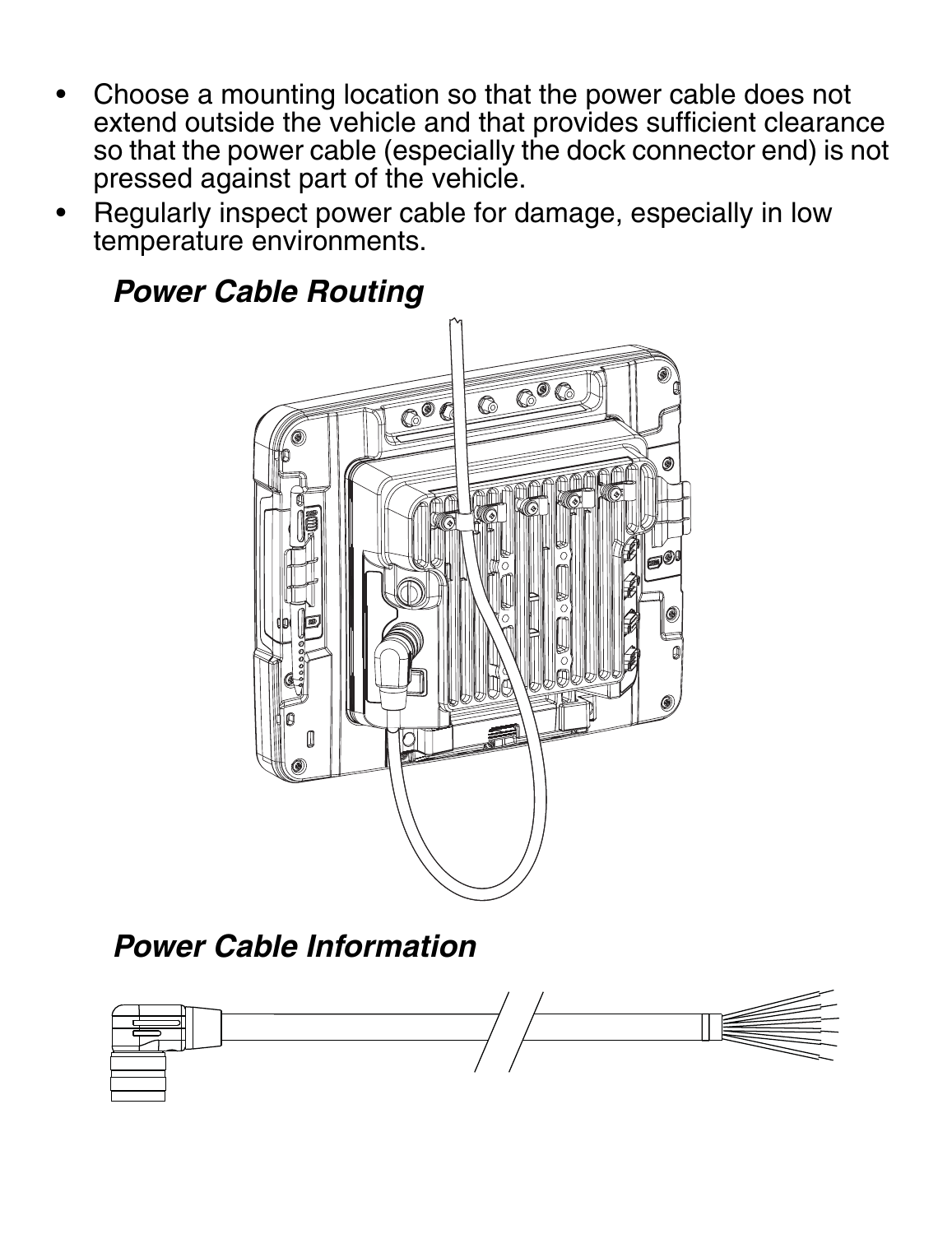Twist the red and red/white wires together and twist the black and black/white wires together before connecting to vehicle power.

Connect the green wire to vehicle ground:



### *For battery powered vehicles:*

*The green wire must be connected to the vehicle chassis ground.*

*For internal combustion engine powered vehicles: The green wire is connected to the vehicle chassis ground, which can also be battery negative.*

| <b>Wire Color</b> | <b>Connection</b>                                                                                                             |
|-------------------|-------------------------------------------------------------------------------------------------------------------------------|
| Red               | $DC + (10-60 VDC)$                                                                                                            |
| Red/White         | $DC + (10-60 VDC)$                                                                                                            |
| Black             | $DC -$                                                                                                                        |
| Black/White       | $DC -$                                                                                                                        |
| Green             | Ground                                                                                                                        |
| Blue              | Ignition Input (optional)                                                                                                     |
|                   | Refer to the Thor VM2 User's Guide,<br>available at www.honeywellaidc.com, for<br>further information about ignition control. |

### *Power Cable Installation*

- 1. The Thor VM2 must not be mounted in the Quick Mount Smart Dock. The power switch on the dock must be turned *Off*. The power cable must be UNPLUGGED from the dock.
- 2. While observing the **Fuse Requirements** in panel 2, connect the power cable as close as possible to the actual battery terminals of the vehicle (if using unswitched power).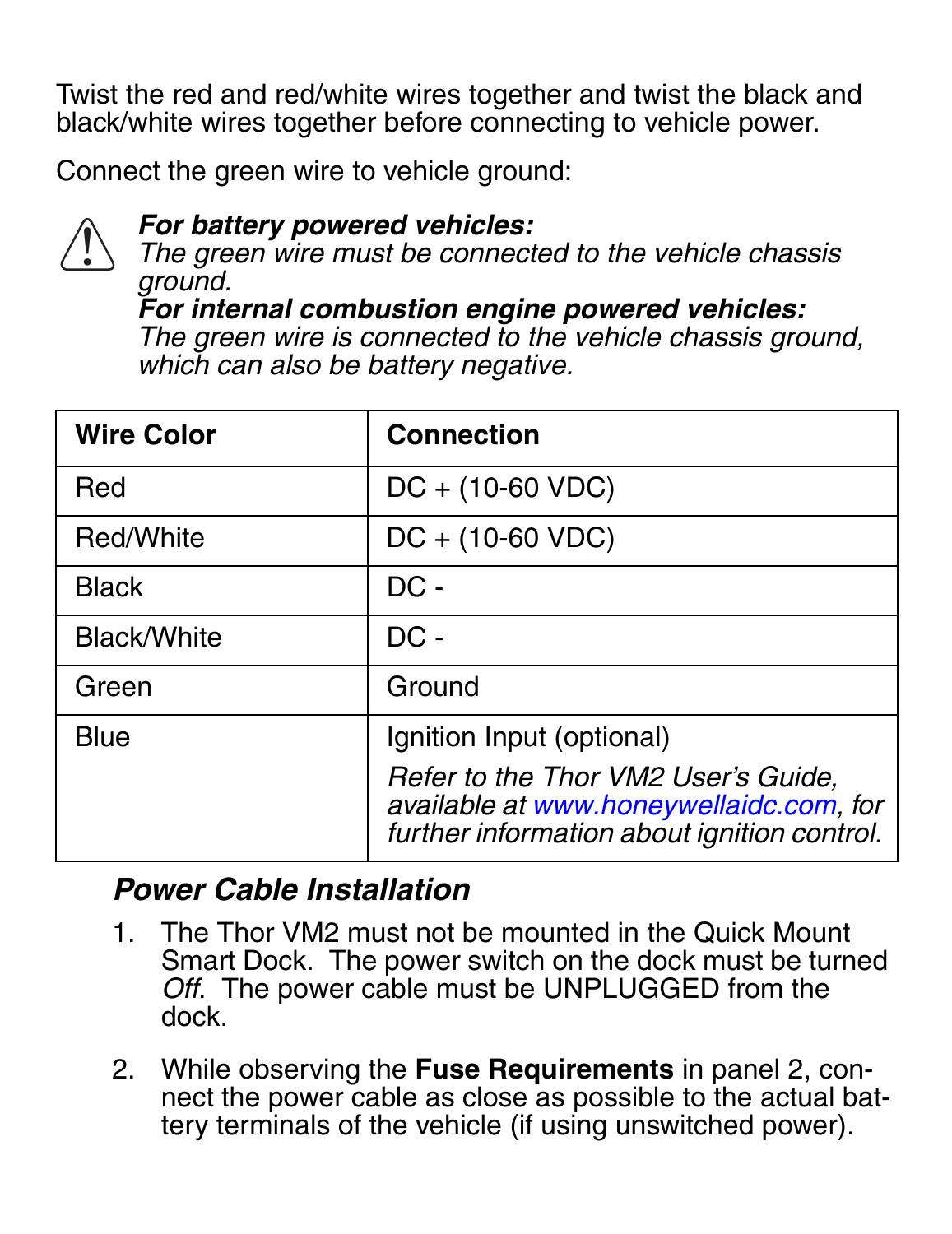- 3. The cable is rated for a maximum temperature of 221°F (105°C). The cable should be protected from surfaces that exceed this temperature, from physical damage from moving parts, and from chemicals or oil that cause the insulation to deteriorate.
- 4. Avoid sharp bends. The power cable is less flexible in low temperature environments.
- 5. Route the cable the shortest way possible removing any leftover cable, making sure the cable does not interfere with safe operation and maintenance of the vehicle.
- 6. Secure the cable to the vehicle structure at approximately one foot intervals, taking care not to over tighten, pinch conductors, or penetrate the insulation.
- 7. Use proper electrical and mechanical fastening means for terminating the cable. Properly sized "crimp" type electrical terminals are an accepted method of termination. Select electrical connectors sized for use with 20AWG (0.81mm2) conductors.
- 8. Connect the watertight connector end of the power cable to the Thor VM2 Quick Mount Smart Dock power connector by aligning the connector pins to the power connector; push down on the watertight connector and twist it to fasten securely.
- 9. Secure the power cable to the Thor VM2 using strain relief cable clamps, and place the Thor VM2 in the dock.
- 10. [If using the Screen Blanking feature, install the screen](http://www.honeywellaidc.com)  [blanking box or switch. \(Refer to the installation instructions](http://www.honeywellaidc.com)  that came with the Screen Blanking box, or to the Thor VM2 [User's Guide, available at w](http://www.honeywellaidc.com)ww.honeywellaidc.com for further information about the Screen Blanking box.)
- 11. Press the power switch on the back of the Thor VM2 dock.
- 12. Press the power button on the front of the Thor VM2.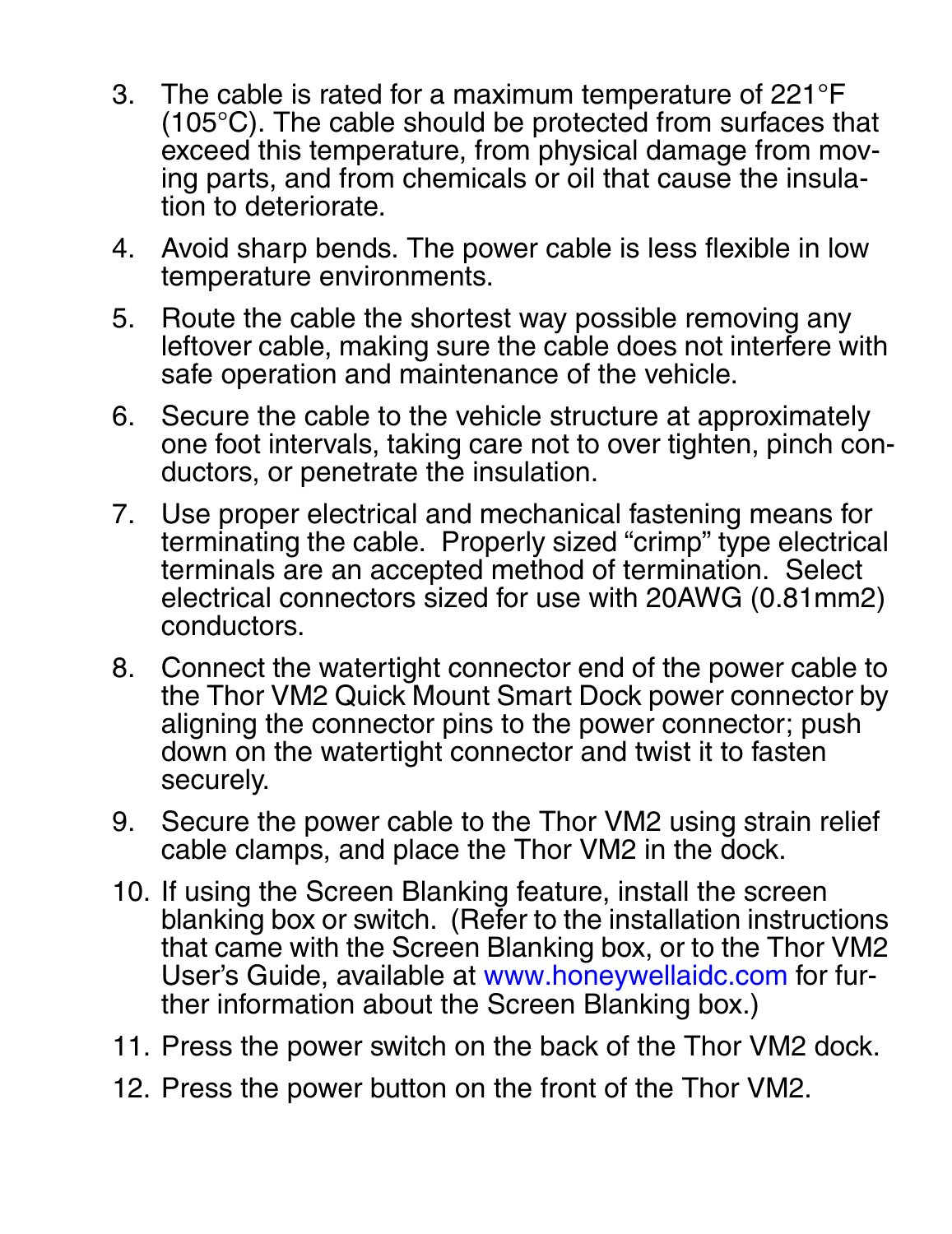## *Adapter Cables*

This section assumes the VX6/VX7 or Thor VX8/VX9 power cable is properly connected to vehicle power. Refer to the appropriate Vehicle Mounting Reference Guide for details.

*Note: [For high voltage forklifts \(over 60V\), refer to the "DC/DC](http://www.honeywellaidc.com)  [Power Supply Installation Instructions," available at](http://www.honeywellaidc.com)  [w](http://www.honeywellaidc.com)ww.honeywellaidc.com.*

## *VX6/VX7 Adapter Cable*



*CAUTION - Because the Thor supports 10-60 VDC power input, verify input voltages before using this adapter cable with an existing VX6 or VX7 power connection installation.*

This adapter cable is available to attach the Thor VM2 to a vehicle previously equipped with a VX6/VX7 DC power cable. When this adapter cable is used, there is no provision for an ignition switch input. Therefore the vehicle ignition monitoring function is not available when using this cable.

- 1. The Thor VM2 must not be mounted in the Quick Mount Smart Dock. The power switch on the dock must be turned *Off*. The power cable must be UNPLUGGED from the dock.
- 2. Connect the cable to the Thor VM2 power cable by aligning the connector pins to the power connector; push down on the watertight connector and twist it to fasten securely.
- 3. The cable is rated for a maximum temperature of 221°F (105°C). The cable should be protected from surfaces that exceed this temperature, from physical damage from moving parts, and from chemicals or oil that cause the insulation to deteriorate. Route the cable so that it does not interfere with safe operation and maintenance of the vehicle.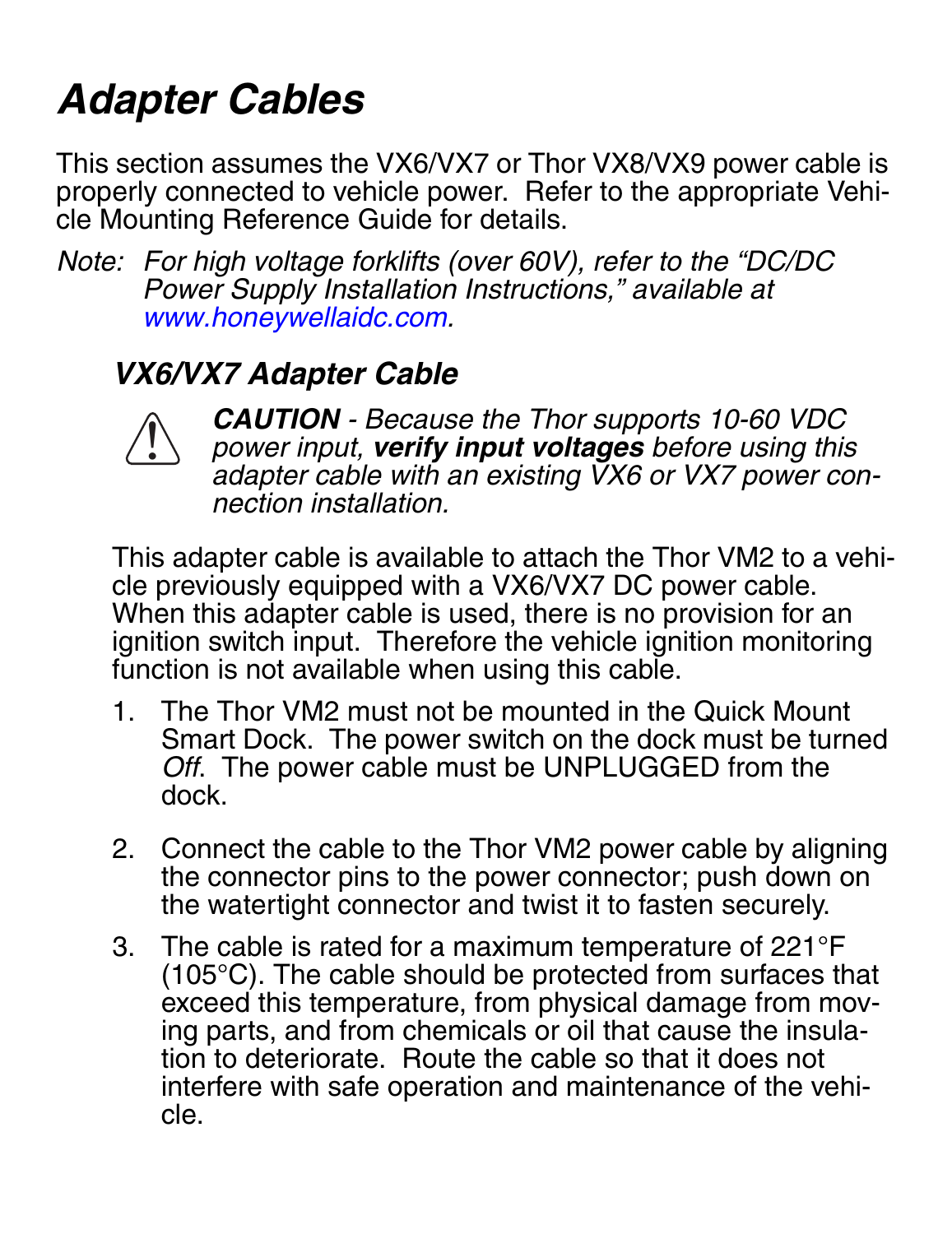- 4. Secure the cable to the vehicle structure at approximately one foot intervals, taking care not to over tighten, pinch conductors, or penetrate the insulation.
- 5. Connect the watertight connector end of the power cable to the Thor VM2 Quick Mount Smart Dock power connector by aligning the connector pins to the power connector; push down on the watertight connector and twist it to fasten securely.
- 6. Secure the power cable to the Thor VM2 using strain relief cable clamps, and place the Thor VM2 in the dock.
- 7. [If using the Screen Blanking feature, install the screen](http://www.honeywellaidc.com)  [blanking box or switch. \(Refer to the installation instructions](http://www.honeywellaidc.com)  that came with the Screen Blanking box, or to the Thor VM2 [User's Guide, available at w](http://www.honeywellaidc.com)ww.honeywellaidc.com for further information about the Screen Blanking box.)
- 8. Press the power switch on the back of the Thor VM2 dock.
- 9. Press the power button on the front of the Thor VM2.

### *Thor VX8/VX9 Adapter Cable*

This adapter cable is available to attach the Thor VM2 to a vehicle previously equipped with a VX8/VX9 DC power cable. This cable has bare wires for ground and ignition sense connection plus a D9 cable that connects to a COM port on the Thor VM2 dock to provide a screen blanking signal.

- 1. The Thor VM2 must not be mounted in the Quick Mount Smart Dock. The power switch on the dock must be turned *Off*. The power cable must be UNPLUGGED from the dock.
- 2. Connect the cable to the Thor VM2 power cable by aligning the connector pins to the power connector; push down on the watertight connector and twist it to fasten securely.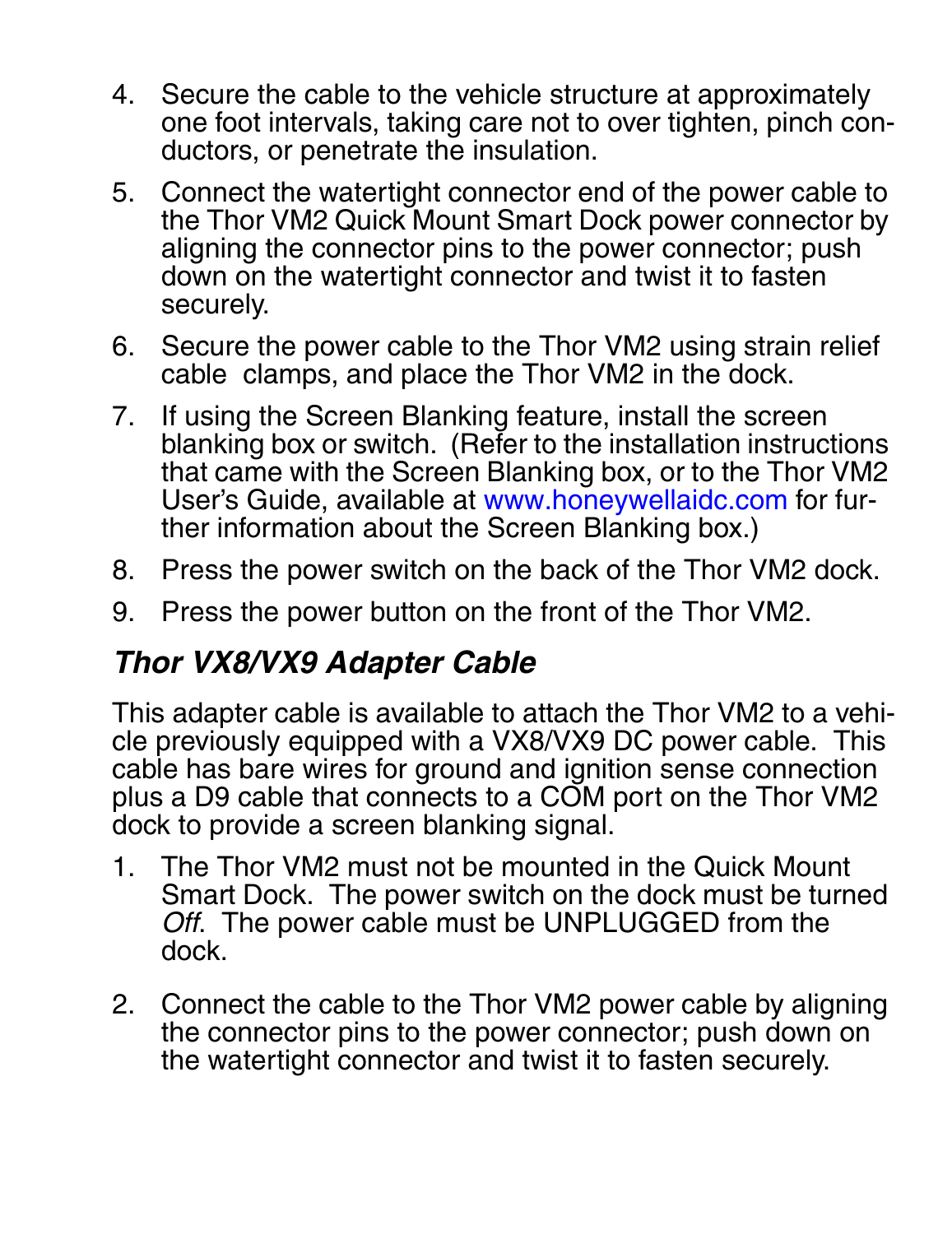3. Connect the green wire to vehicle ground:



#### *For battery powered vehicles:*

*The green wire must be connected to the vehicle chassis ground. For internal combustion engine powered vehicles: The green wire is connected to the vehicle chassis* 

4. If ignition control will be used, connect the blue wire to an *ground, which can also be battery negative.*

- ignition switched circuit (less than 1mA over input voltage range). If ignition control is not used, the blue wire can be left disconnected,
- 5. [If the VX8/VX9 cable is connected to a screen blanking box](http://www.honeywellaidc.com)  or switch, connect the D9 connector to a COM port on the [dock. \(Refer to the installation instructions that came with](http://www.honeywellaidc.com)  the Screen Blanking box, or to the Thor VM2 User's Guide, [available at](http://www.honeywellaidc.com) www.honeywellaidc.com, for further information about the Screen Blanking box.)
- 6. The cable is rated for a maximum temperature of 221°F (105°C). The cable should be protected from surfaces that exceed this temperature, from physical damage from moving parts, and from chemicals or oil that cause the insulation to deteriorate. Route the cable so that it does not interfere with safe operation and maintenance of the vehicle.
- 7. Secure the cable to the vehicle structure at approximately one foot intervals, taking care not to over tighten, pinch conductors, or penetrate the insulation.
- 8. Connect the watertight connector end of the power cable to the Thor VM2 Quick Mount Smart Dock power connector by aligning the connector pins to the power connector; push down on the watertight connector and twist it to fasten securely.
- 9. Secure the power cable to the Thor VM2 using strain relief cable clamps, and place the Thor VM2 in the dock.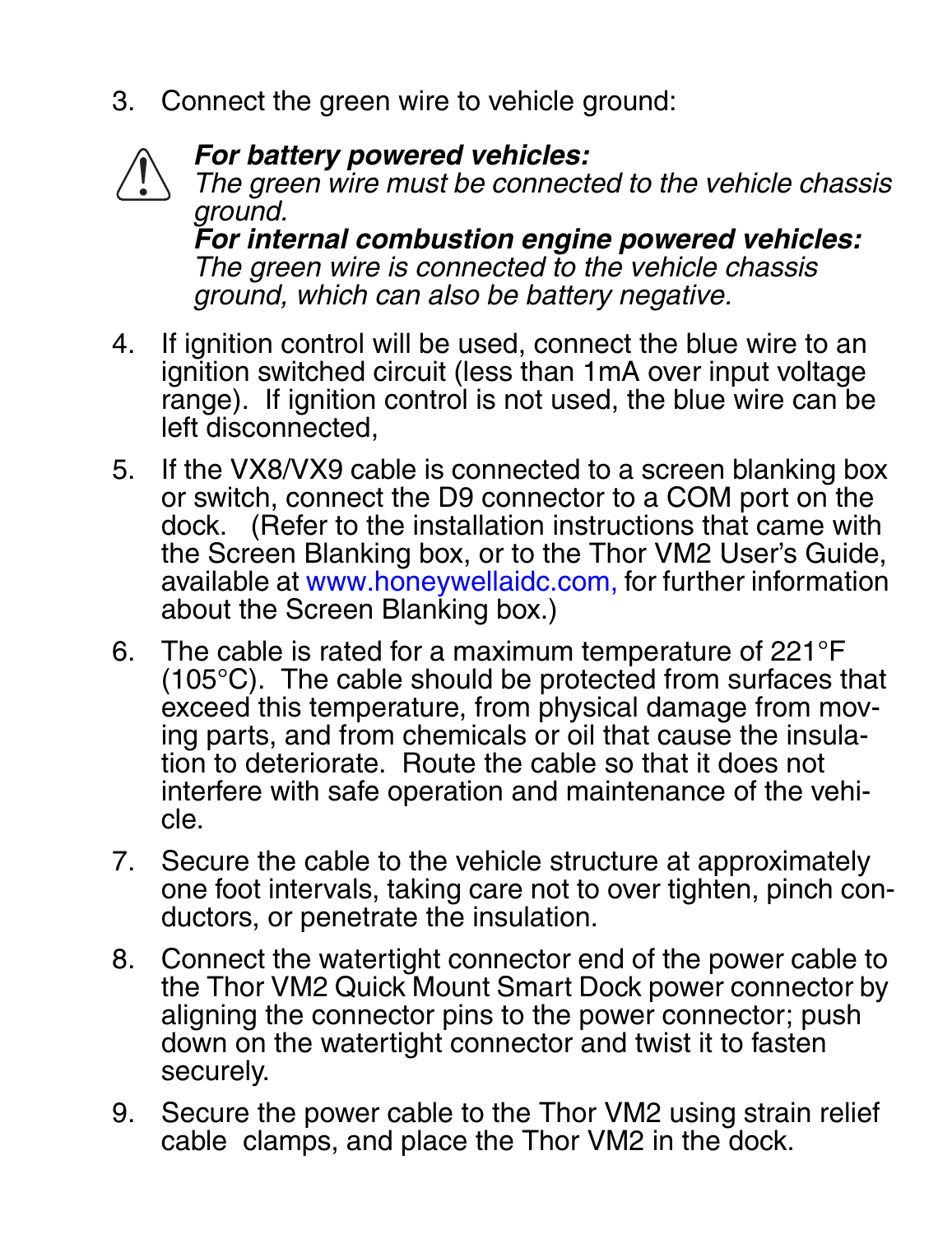- 10. If using the Screen Blanking feature, install the screen blanking box or switch.
- 11. Press the power switch on the back of the Thor VM2 dock.
- 12. Press the power button on the front of the Thor VM2.
- *Note: Have the following information available before setting up your Thor VM2:*
	- Network ID (SSID) of the Access Point
	- WEP key or LEAP authentication credentials

# *Setting up the Thor VM2 Software*

- 1. Connect the Thor VM2 to an external power source.
- 2. Press the Power button.
- 3. You may want to attach a USB keyboard during the setup process.
- 4. Accept the EULA.
- 5. Calibrate the touch screen.
- 6. Set the date and time.
- 7. Edit the radio parameters.
- 8. Edit the RFTerm Terminal Emulation parameters (optional).
- 9. Perform a reboot.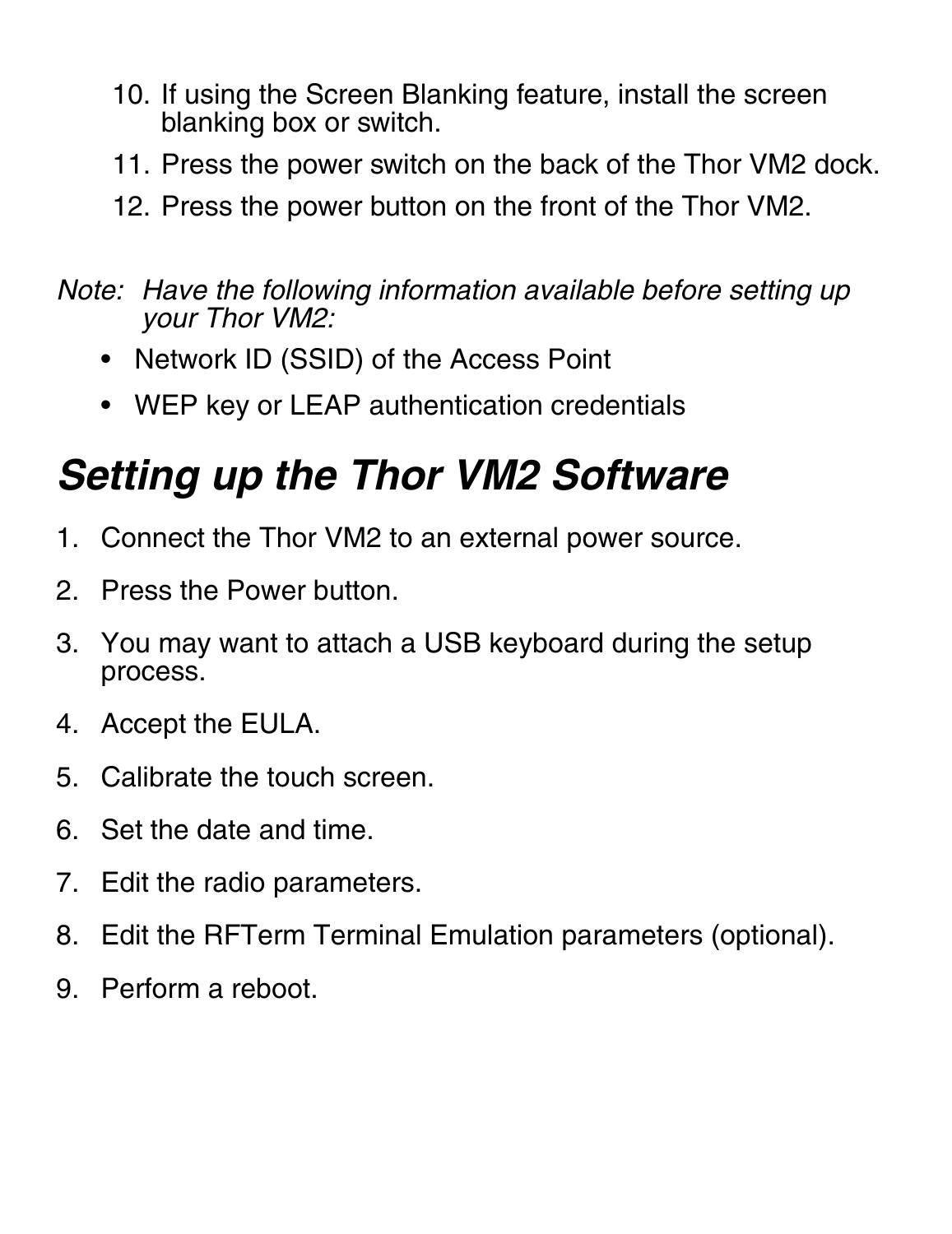## *Bluetooth and Thor VM2*

[Refer to the Thor VM2 User's Guide, available at](http://www.honeywellaidc.com)  www.honeywellaidc.com, for information when using the Thor VM2 with Bluetooth.

# *ActiveSync*

## *Installing ActiveSync on Desktop/Laptop*

ActiveSync (version 4.5 or higher for Windows desktop/laptop computers) must be resident on the host (desktop/laptop) computer. Windows Mobile Device Center is required for a Windows Vista/Windows 7 desktop/laptop computer. ActiveSync and Windows Mobile Device Center for the PC are available from the Microsoft website. Follow Microsoft's instructions to locate, download and install ActiveSync or Windows Mobile Device Center on your desktop/laptop.

## *ActiveSync using USB-Client Connection*

The only connection type is USB Client.

- 1. Connect the Thor VM2 end of the USB cable to the USB port on the back of the Thor VM2 Quick Mount Smart Dock.
- 2. Connect the other end of the cable to a USB port on a PC or laptop.

ActiveSync starts automatically when the USB cable is connected.

When the Thor VM2 loses connection (e.g., enters Suspend Mode), the connection to ActiveSync will be temporarily lost. When the Thor VM2 resumes, the ActiveSync session will automatically re-connect.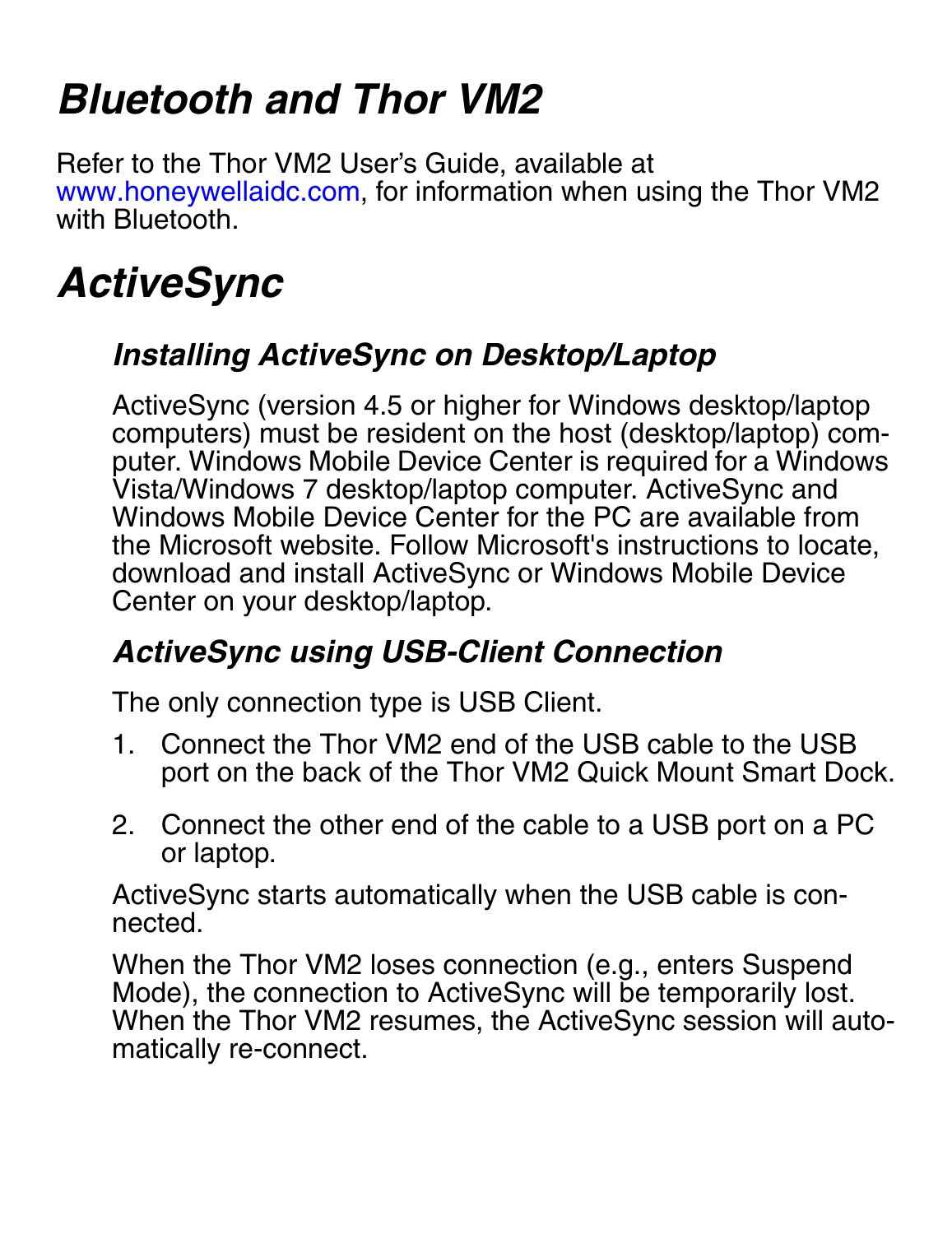[Refer to the Thor VM2 User's Guide, available at](http://www.honeywellaidc.com)  www.honeywellaidc.com, for further information about ActiveSync information.

## *Wireless Network Configuration*

If the access point uses an authentication protocol (WEP, LEAP, etc.), your radio must use the same authentication. Contact your IT [department for any necessary keys, login credentials, or certificates.](http://www.honeywellaidc.com)  Refer to the Thor VM1 User's Guide, available at www.honeywellaidc.com, for further information or for configuration options not listed here.

- 1. Tap **Start > Programs > Summit > SCU** or tap the Summit Client Utility icon on the desktop.
- 2. Tap the **Admin Login** button and enter the password (default = SUMMIT).
- 3. Tap the **Profile** tab and make sure the Default profile is selected.
- 4. Select **SSID** and enter the SSID of the access point.
- 5. If the access point is using WPA or WPA2:
	- 5a. Set **Encryption** to WPA TKIP, WPA CCKM, WPA2 AES, WPA2-TKIP, or WPA2 CCKM.
	- 5b. Set **EAP type** to PEAP/MSCHAP, PEAP/GTC, WPA/ LEAP, EAP-FAST or EAP-TLS.
	- 5c. Set **Auth Type** to Open unless using WEP/LEAP. For WEP/LEAP set Auth Type to correspond to the access point's setting.
	- 5d. Tap the **Credentials** button and complete the entries on the popup screen.
	- 5e. Tap **OK**. Skip to step [8.](#page-11-0)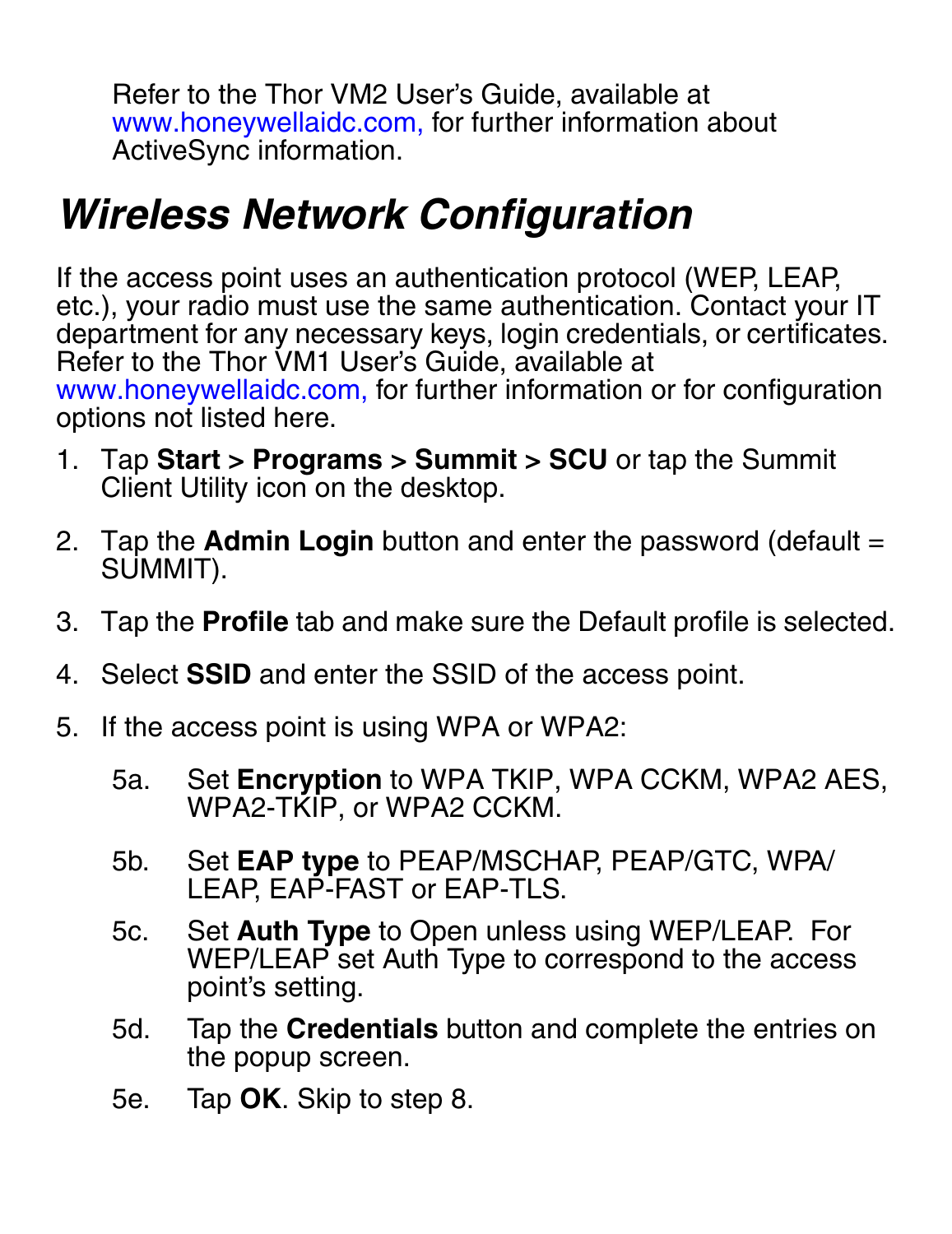- 6. If the access point is using WPA PSK:
	- 6a. Set **Encryption** to WPA PSK, WPA2-PSK-TKIP, WPA-PSK-AES, or WPA2 PSK.
	- 6b. Set **EAP type** to None.
	- 6c. Tap the **WEP keys/PSKs** button and enter the PSK .
	- 6d. Tap **OK**. Skip to step [8.](#page-11-0)
- 7. If the access point is using LEAP:
	- 7a. Set **Encryption** to WEP EAP.
	- 7b. Set **EAP Type** to LEAP.
	- 7c. Set **Auth Type** to correspond to the access point's setting.
	- 7d. Tap the **Credentials** button and enter the User Name and Password.
	- 7e. Tap **OK**. Skip to step [8.](#page-11-0)
- <span id="page-11-0"></span>8. Tap the **Commit** button to save the radio configuration.
- 9. Tap the **Main** tab. Wait for a radio connected message.
- 10. Tap the **Admin Logout** button when finished.

Reboot the Thor VM1.

# *Setting Up AppLock (CE 6.0 only)*

Thor VM2 devices are shipped to boot in Administration mode. In this mode, the user has full access to the device and no password is needed. After the administrator completes the process below, the Thor VM2 switches to end-user mode and restricts access to only the specified application(s).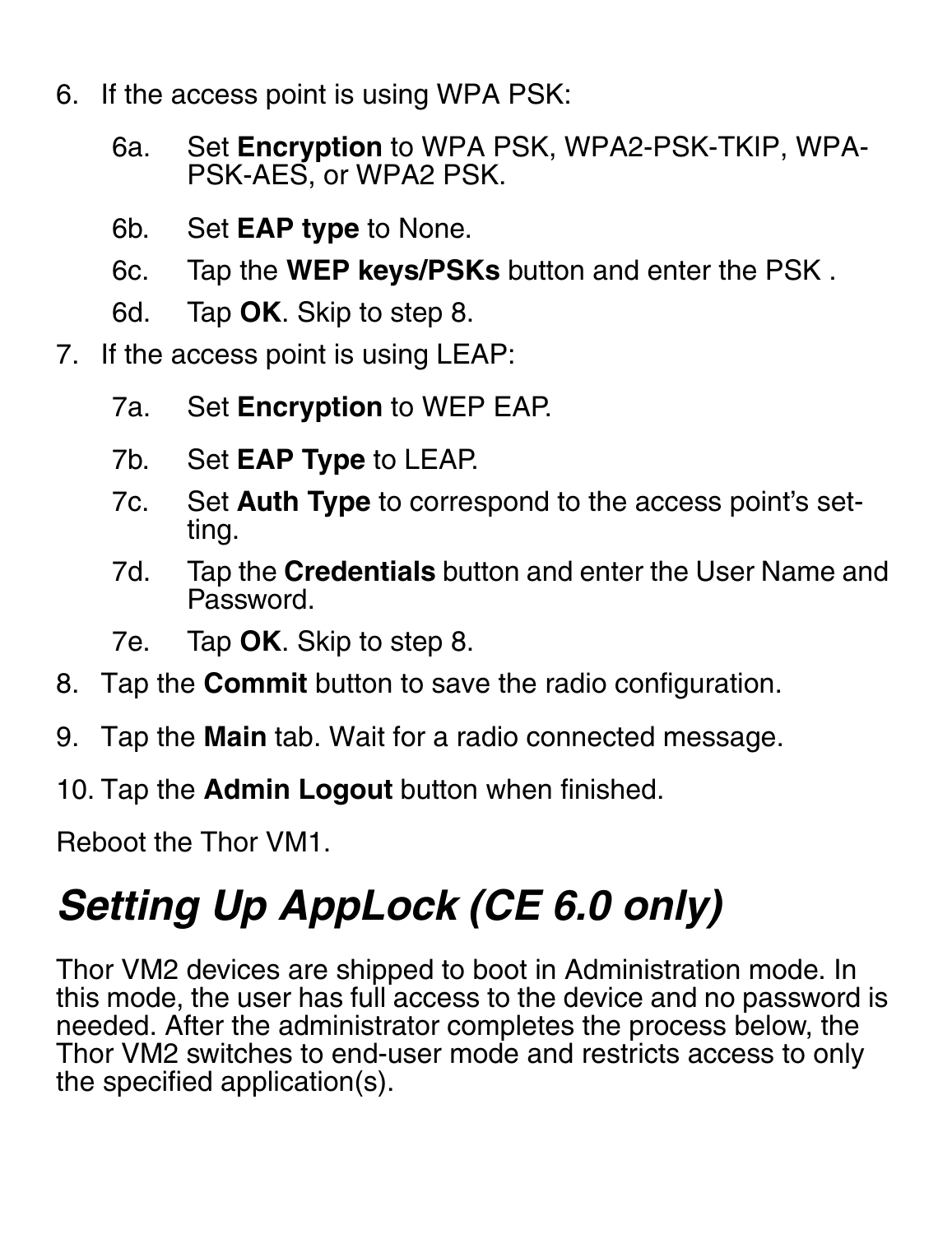- 1. Tap the **Start > Settings > Control Panel > Administration**  icon.
- 2. Assign application(s) on the Application tab screen.
- 3. Assign a password on the **Security** tab screen.
- 4. Select a view level on the **Status** tab screen, if desired.
- 5. Tap **OK**.
- 6. Press the hotkey (**Ctrl** + **Shift** + **A**) sequence to launch AppLock and lock the configured application(s).
- 7. The device is now in end-user mode.

# *Connecting Using RFTerm®*

Before you make a host connection, you will, at a minimum, need to know:

- the alias name or IP address (Host Address) and
- the port number (Telnet Port) of the host system to properly set up your host session.
- 1. Make sure the mobile client network settings are properly configured. If you are connecting via WLAN (802.11x), make sure your Thor VM2 is connected to the network.
- 2. Launch RFTerm by tapping the **RFTerm** icon on the desktop.
- 3. Select **Session > Configure** from the application menu and select the **host type**. This is dependent on the host system to which you are connecting; i.e., 3270 mainframe, AS/400 5250 server or VT host.
- 4. Enter the **Host Address** of the system. This may either be a DNS name or an IP address of the host system.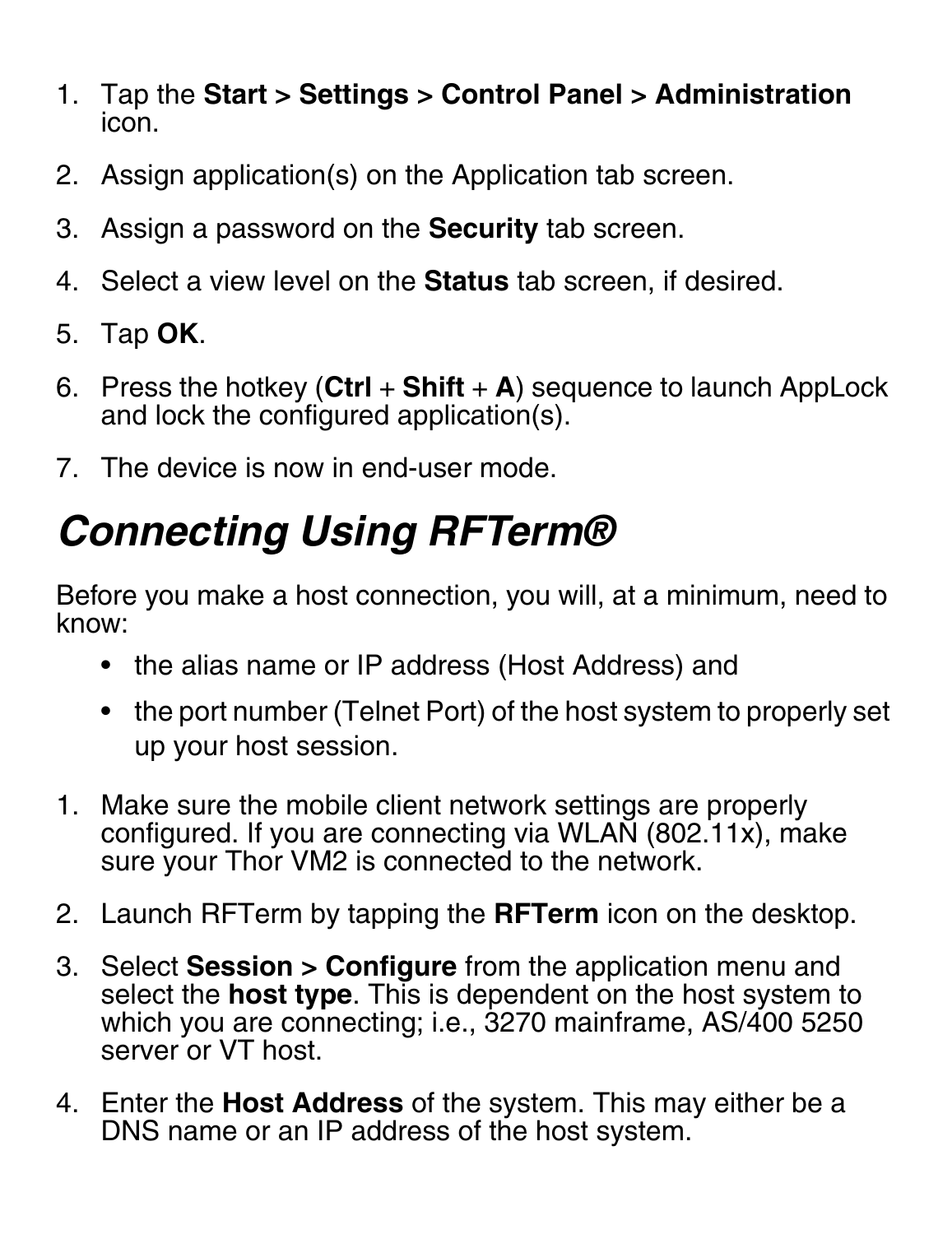- 5. Update the **telnet port number** if your host application is configured to listen on a specific port. If not, use the default telnet port.
- 6. Select **OK**.
- 7. Select **Session > Connect** from the application menu or tap the **Connect** button on the Tool Bar.
- 8. Upon a successful connection, the host application screen is displayed.

[To change options \(e.g., Display, Colors, Cursor, Bar Code\), refer to](http://www.honeywellaidc.com)  [the RFTerm Reference Guide, available at w](http://www.honeywellaidc.com)ww.honeywellaidc.com, for further information about these and other features.

# *Rebooting the Thor VM2*

To reboot the Thor VM2 with Windows CE 6.0:

- 1. Select **Start > Settings > Control Panel > Registry**.
- 2. Tap the **Warmboot** button.

To reboot the Thor VM2 with all other Windows operating systems:

1. Select **Start > Shutdown > Restart** to reboot.

When the Thor VM2 is booting, there may be small delays while the wireless client connects, applications launch, remote management completes and Bluetooth devices connect.